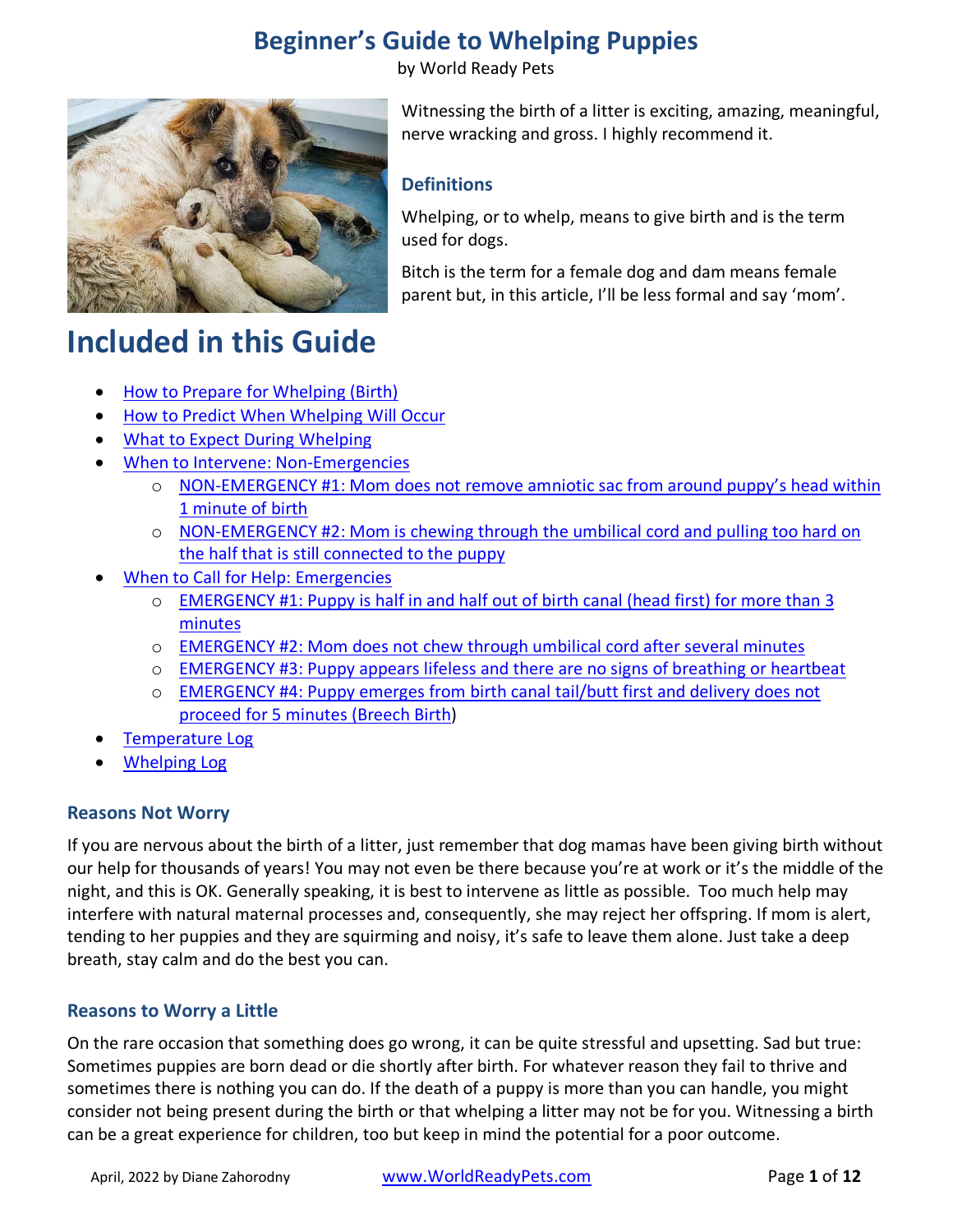### **Beginner's Guide to Whelping Puppies** by World Ready Pets **How to Prepare for Whelping (Birth)**

### <span id="page-1-0"></span>**Whelping Area**

You'll need a whelping box in a quiet, temperature-controlled room with a door to keep mom in and other animals out.

- Whelping Box: A space designed for dogs to give birth and raise their puppies until their eyes and ears open around 2- 3 weeks old. There's a wide range of whelping box options from cheap and disposable to stylish and reusable. **[READ](https://worldreadypets.com/articles/ultimate-whelping-box-guide)  [Ultimate Whelping](https://worldreadypets.com/articles/ultimate-whelping-box-guide) Box Guide**
	- o Large enough for mom to fully stretch out, move around and get in and out of easily
	- o Bumper rail (or pig rail) that goes around the inside of pen. This prevents mom from accidentally smushing a puppy against the side



- $\circ$  Solid sides to prevent drafts and provide privacy. If using a wire pen, cover the walls with sheets or blankets
- o Easy to clean and sanitize with a waterproof floor. Whelping is messy and the fluids will permanently stain blankets, carpet, floors, etc. Just before labor begins, remove all bedding (puppies can become lost and smushed in loose materials) and lay down large potty pads or hospital pads. As they become soiled, remove and replace or lay fresh on top



• Temperature in the room should be around 75°F/24°C with no drafts. It may be tempting to provide supplemental

heat, but do so very carefully. If using a heating pad or heat lamp be sure it is carefully secured in place, there are no accessible wires and that mom and puppies can easily move away from the heat source. Too hot is just as dangerous as too cold

- Restrict mom to the whelping area as she may choose a less desirable location to give birth (you don't want her hiding under your bed or porch)
- Do not allow any other animals in the whelping room. Some mom dogs will tolerate human onlookers. Ask guests to be fairly quiet and still. If mom seems stressed, ask guests to leave

### **Take Notes**

Good notes are invaluable to your veterinarian in case of an emergency. Note the date and time of the following whelping events (**[see Whelping Log at the end](#page-11-0)**)

- Temperature drops (**see [How to Take a Rectal Temperature](#page-10-0) at the end**)
- Nesting begins
- Appetite diminishes
- Panting starts
- Abdominal straining observed
- When each puppy first appears in birth canal
- When each puppy is fully out of birth canal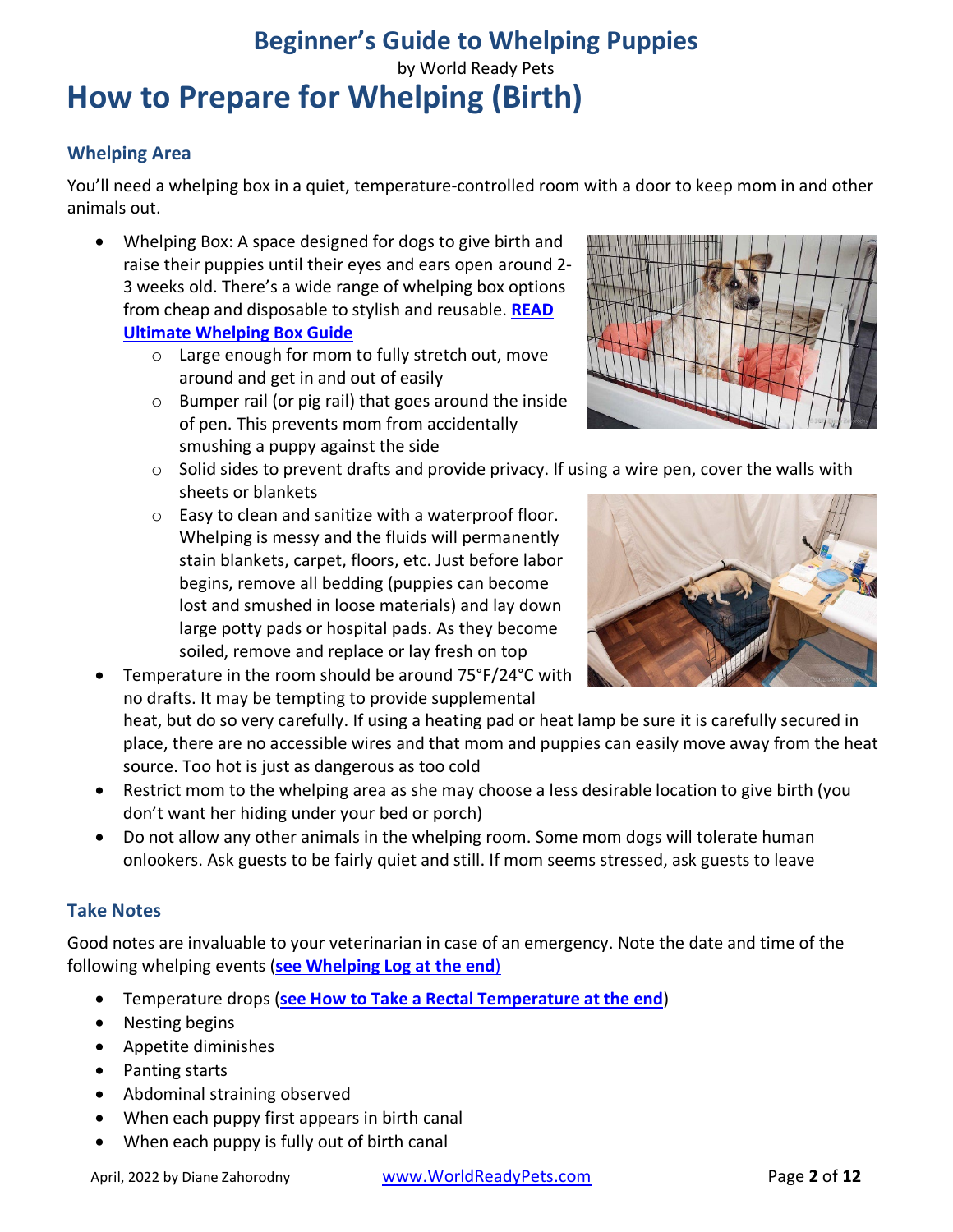by World Ready Pets

### **Whelping Kit**

- Several clean, dry terry-cloth hand towels and washcloths
- Bulb syringe
- Pair of straight, blunt-tipped surgical scissors
- Unwaxed dental floss
- Small gauze pads (10-20)
- Water-soluble lubricating jelly
- Povidone iodine solution (not scrub soap). Pour an ounce into widemouthed glass vessel such as baby food jar or shot glass
- Clock with second hand
- Baby scale
- Nitrile gloves
- Several large potty pads or hospital pads
- Optional
	- o ID collars
	- $\circ$  3-4 pairs of boiled hemostat forceps (instead of dental floss). To sterilize, boil in covered pan for 15 minutes. Pour off water and let them dry and cool in pan until needed

#### **Shave and a Hair Cut**

If mom has long fur, it will help everyone stay much cleaner if you shave or trim the fur on her back legs and around her nipples.

### **Ask for Help**

Some vets and animal rescues will offer to take emergency calls, even in the middle of the night. Ask if this is an option. Be sure to get their daytime and after hours contact information and record it in the Whelping [Log](#page-11-0) below.

## <span id="page-2-0"></span>**How to Predict When Whelping Will Occur**

Predicting the exact date can be difficult, especially if you don't know when she mated. The average dog pregnancy lasts about 63 days.

### **X-Rays**

Having an X-ray taken of mom is one way to get an idea of how many puppies are expected. However:

- The trip to the vet may cause too much stress for mom
- They expose the fetuses to radiation
- They may not provide an accurate count (one puppy can visually obscure another)
- They are not cheap

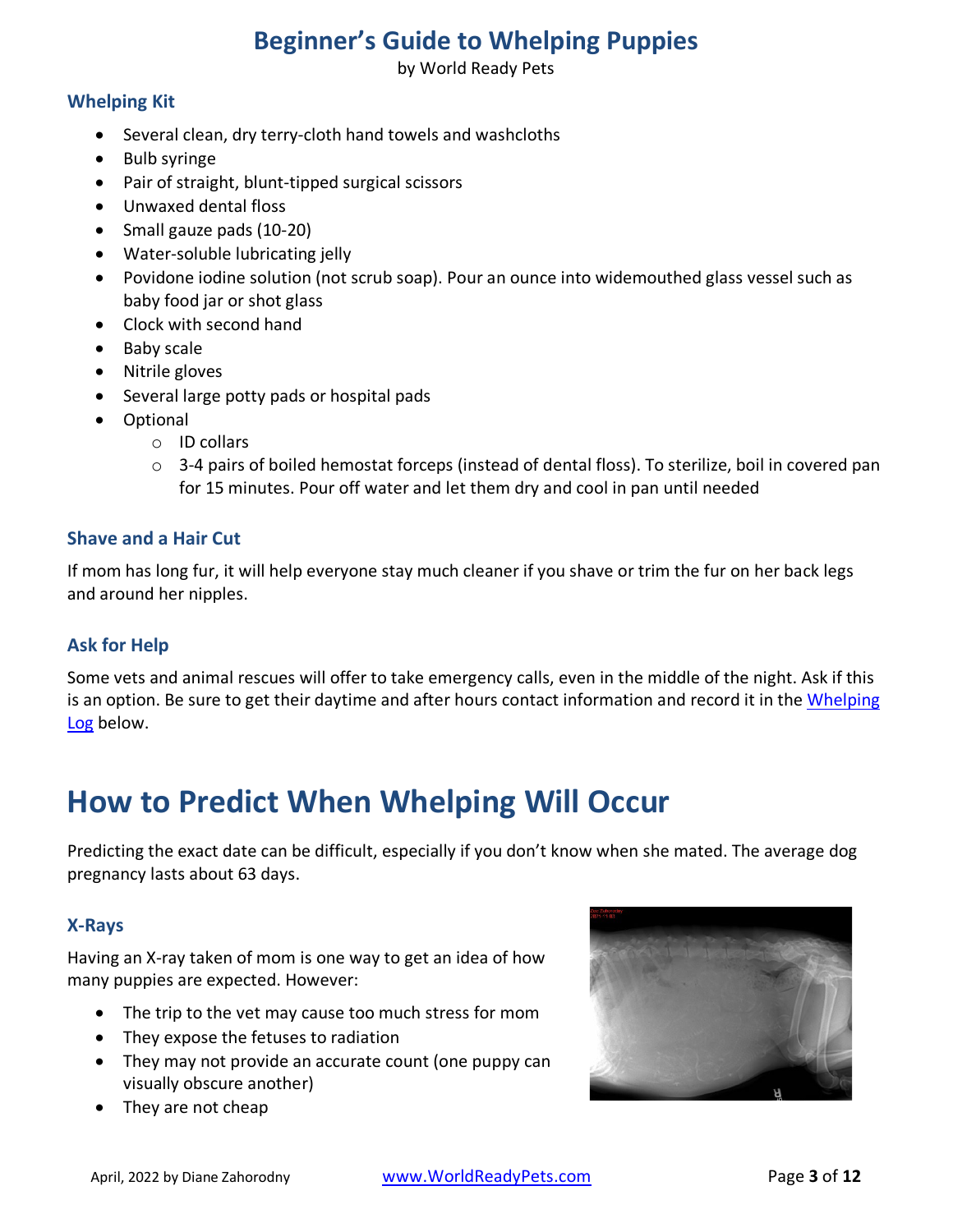by World Ready Pets

### **Signs of Labor**

Signs of labor are not constant or predictable, she may exhibit some, all or none. Several days before delivery you may observe

- Decrease in appetite
- Restless and sedentary
- Nesting and digging at bedding
- Panting
- Belly will sag
- Mammary glands enlarge
- Vulva becomes flaccid and pendulous
- Abdominal straining



- A sure sign is the presence of a green/black/reddish brown vaginal discharge (lochia) seen several hours before first puppy and may continue several days after birth (if it has a strong odor, call your vet)
- About 12-24 hours before birth, her body temperature will drop from a **normal 101.5⁰F/38.6⁰C to around 99⁰F/37.2⁰C or 98⁰F/36.7⁰C** (**see [How to Take a Rectal Temperature at the end](#page-10-0)**)

# <span id="page-3-0"></span>**What to Expect During Whelping**

### **Stage I Labor**

- Period of more intense nesting and abdominal contractions
- Panting, pacing, whining, demanding attention, nervous, uncomfortable, licking genitals
- Appearance of the mucus plug a clear, odorless, stringy vaginal discharge (like raw egg white)

### **Stage II Labor**

- Productive labor begins, mom lies on her side and begins to strain
- More clear, straw-colored or light pink fluid leaks from the birth canal
- Uterine contractions intensify and abdominal muscular contractions are apparent
- Puppies often appear as a bubble b/c they are encased in the amniotic sac. Mom will lick and tear at sac. Sometimes the sac will break before the puppy is born
- The entire placenta usually follows each puppy and remains attached via the umbilical cord



*Green or black fluids can be normal as long as they don't smell bad*

- She will continue to lick, clean and roll puppy, chew through umbilical cord and usually eat the placenta (after birth). She may vomit some later. This is all normal
	- o We recommend that you allow her to eat the placentas but she does not need to eat *all* of them, especially if she has a large litter. Eating too many can cause digestive issues
- Typically, 10-60 minutes between puppies
- Most deliveries take 4-6 hours total, but can vary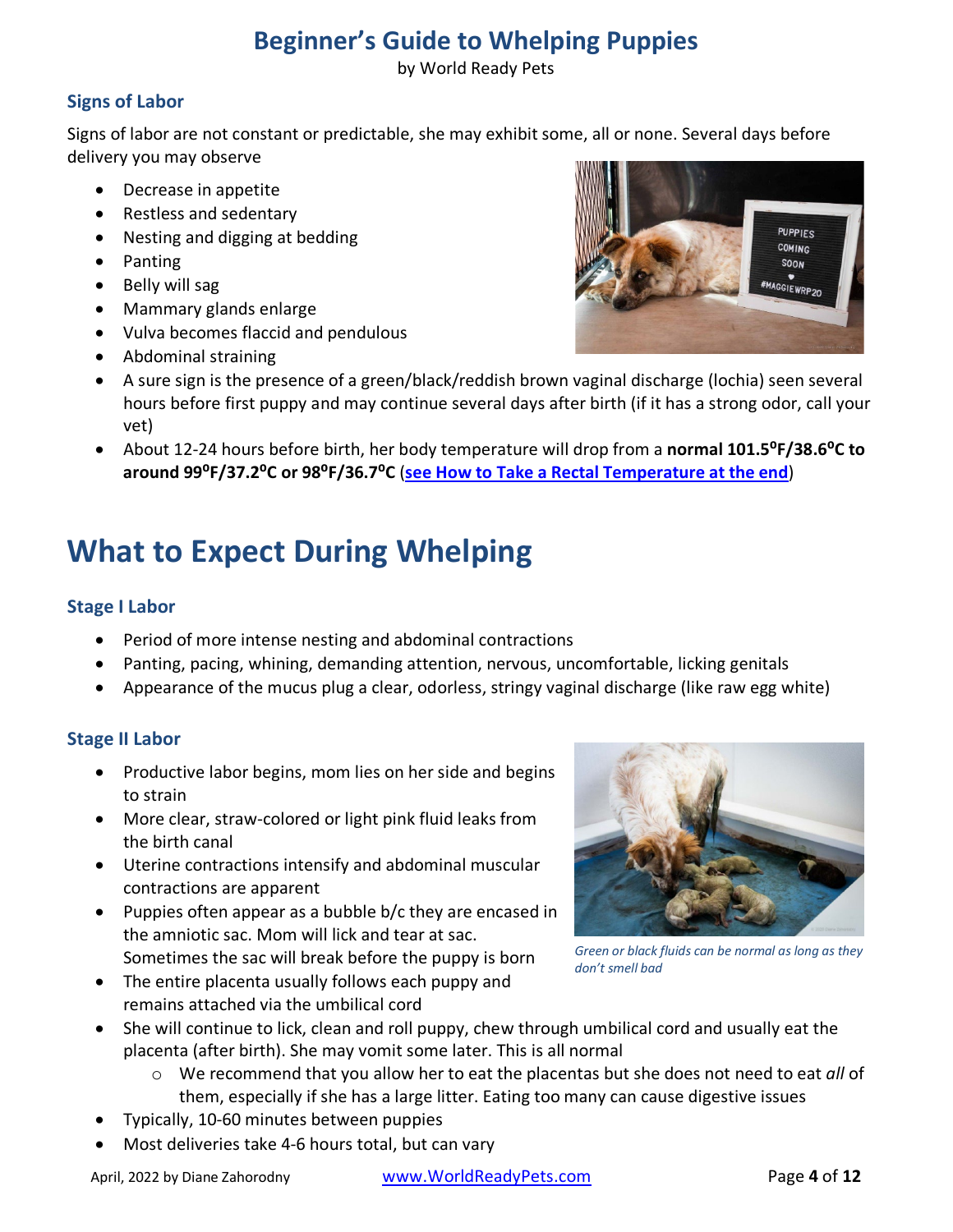by World Ready Pets

- Time between 1st and 2nd puppies is often longer than interval between later deliveries. Often delivered in pairs in quick succession (one from each uterine horn)
- Hard to know when she is done delivering. If contractions have stopped and she is resting calmly, she is probably done



*Immediately after birth, Mom should start licking, tearing and eating the amniotic sac and placenta. It's natural, probably necessary and gross.*





*Mom eating the placenta It can look like things have gone terribly wrong but wait until Mom has finished cleaning before you panic (unless you can see the source of blood is coming from the puppy, then apply pressure and call a vet immediately)*

#### **Normal variations**

- Mom may become reclusive
- May not lose her appetite
- May try to escape from the house and hide
- May delay delivery until she is alone
- Some puppies are born still inside the amniotic sac, and some are not
- 40% of puppies are born tail and hind feet first rather than head first. This can be a problem if the tail is visible but not the hind legs (breech birth, **[see EMERGENCY #4](#page-9-0)**)



### **Examine each puppy**

Healthy puppies will be active, noisy and should be trying to nurse almost immediately. Puppies are born with their eyes and ears closed. **Never try to open them!** In the **[Whelping Log](#page-11-0)** record:

- When each puppy first appears in birth canal
- When each puppy is fully out of birth canal
- Sex
- ID/Markings (e.g. black spots, white tail, etc.)
- Birth Position (born head, hind feet or butt (breech) first)
- Weight
- Whether or not you observed the placenta
- Whether or not you observed the puppy nursing
- Whether or not the puppy has a cleft palate (see below)

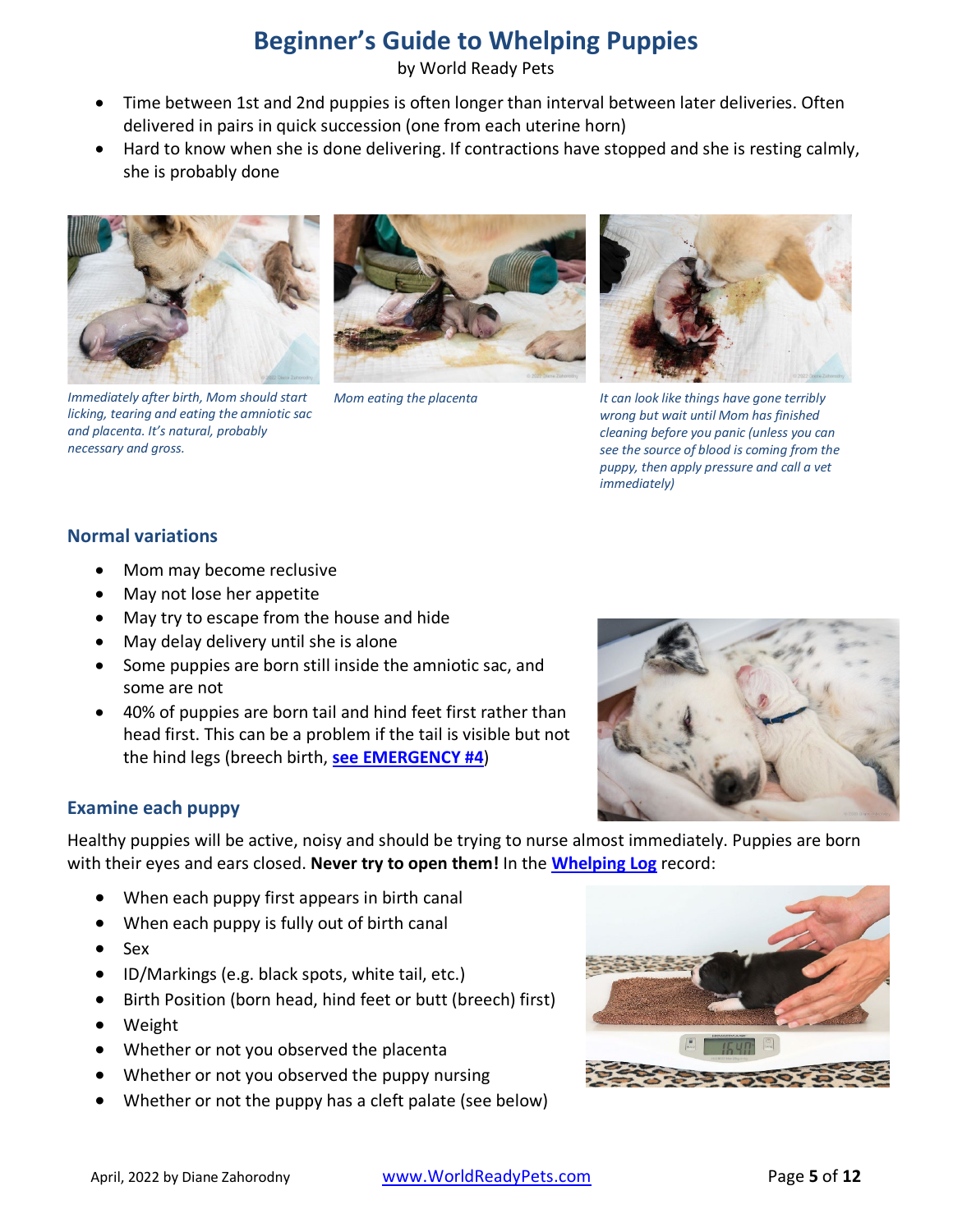by World Ready Pets

### **Nursing, Colostrum and Maternal Antibodies**

Colostrum is the mother's 'first milk' and is slightly thicker and darker than regular milk. It is a nutrient-dense milk that contains high levels of antibodies which help provide immunity to the puppies. However, a puppy's gut is only able to absorb these whole, undigested antibodies for the first 4-12 hours of life. After that, the puppy's gut 'closes' and can no longer absorb the antibodies without breaking them down first – they will still receive nutrition but not immunity. This is why it is so important to observe that each puppy has nursed shortly after birth.



### **Checking for a Cleft Palate**

A cleft palate occurs when tissues in the mouth do not fuse and come together during embryonic development. A primary cleft palate occurs in the lip or nose and typically does not affect the puppy's health or require surgery. A secondary cleft palate occurs in the hard, bony section of the roof of the mouth. This leaves a gap between the mouth and nasal cavity making it difficult for the puppy to properly nurse. Often, these puppies will need to be tube fed until they are old enough for surgery. To check for a cleft palate, open the puppy's mouth and look for an opening in the roof of its mouth. If you find one, contact your veterinarian immediately as these puppies will have a difficult time nursing and gaining weight.

### <span id="page-5-0"></span>**When to Intervene: Non-Emergencies**

### **NON-EMERGENCY #1: Mom does not remove amniotic sac from around puppy's head within 1 minute of birth**

This is the most common type of intervention. Fortunately, it's a quick, easy fix that can prevent an actual emergency.

- Use a hand towel or your fingers to gently break amniotic sac from around puppy's head so they can breathe without aspirating (inhaling) fluids
- Use a bulb syringe to gently remove fluids from each nostril and mouth
- If puppy is breathing, place puppy under mom's chin
- If puppy is not breathing, **go [to EMERGENCY #3](#page-7-1)**



*[USE A BULB SYRINGE TO SUCK FLUIDS FROM EACH](https://worldreadypets.com/articles/beginners-guide-to-whelping-puppies/#non-emergency-1)  NOSTRIL AND MOUTH*



*[LISTEN FOR BREATH SOUNDS](https://worldreadypets.com/articles/beginners-guide-to-whelping-puppies/#non-emergency-1)*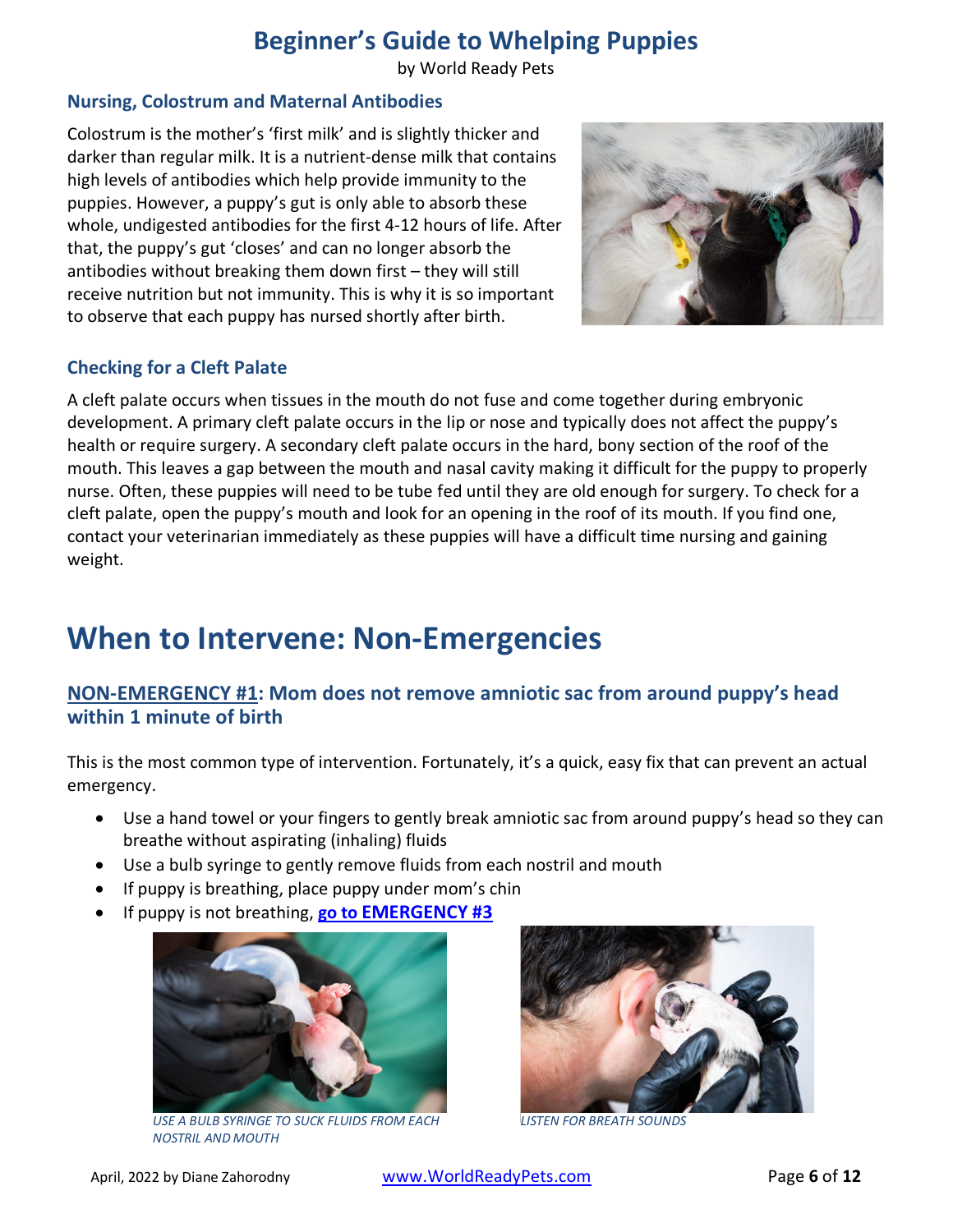by World Ready Pets

### <span id="page-6-0"></span>**NON-EMERGENCY #2: Mom is chewing through the umbilical cord and pulling too hard on the half that is still connected to the puppy**

Sometimes moms are over-zealous when they chew through the cord and pull on the puppy. This could cause serious injury to the puppy.

- If mom will allow, grasp the cord about 1in/2.5cm from the puppy and hold it firmly while she chews the cord
- It is slippery so you might need to use a piece of gauze or a wash cloth to hold the cord
- It's not unusual for there to be a little blood coming from the cord. If there is a lot, call your vet
- If puppy is breathing, place puppy under mom's chin
- If puppy is not breathing, **[go to EMERGENCY #3](#page-7-1)**

# <span id="page-6-1"></span>**When to Call for Help: Emergencies**

Once the placenta detaches from the uterine wall, the puppy is no longer receiving oxygen from its mother. There is still oxygen left in their blood stream but the clock is ticking. When and if labor does not proceed normally, this lack of oxygen is typically what you are working against.

This section may seem very scary but don't stress. Most births occur without incident. Problems are more likely to occur in certain breeds (brachycephalic/flat-nosed and toy breeds), very young and very old mothers. Just take a deep breath and do the best you can. You got this!

### **When to call for help**

- No puppies produced w/in 24 hours of temperature dropping
- More than 1 hour of Stage II Labor without the delivery of first puppy
- More than 4 hours between puppies and more are expected
- Breech birth, only tail visible, no hind legs **see [EMERGENCY #4](#page-9-0)**
- If labor stops abruptly (ask bystanders to leave)
- If a puppy's nose is visible at the vulva and no progress is made for 10-15 minutes
- If black, thick, odorous fluid is seen before birth of first puppy or at any time during birthing
- If thick, yellow, foul discharge is seen during birth (dark green fluids are normal)
- If mom seems depressed, disoriented, vomits, wretches, acts weak or staggers when walking

### <span id="page-6-2"></span>**EMERGENCY #1: Puppy is half in and half out of birth canal (head first) for more than 3 minutes**

- Call for help (or have another person do so if they are available) and begin the steps below immediately. **Proceed urgently but calmly**
- Use a hand towel or your fingers to break amniotic sac from around puppy's head
- If mom is no longer pushing, grasp puppy behind its shoulders (not the head) and apply slow, gentle traction downward (parallel to mom's hind legs).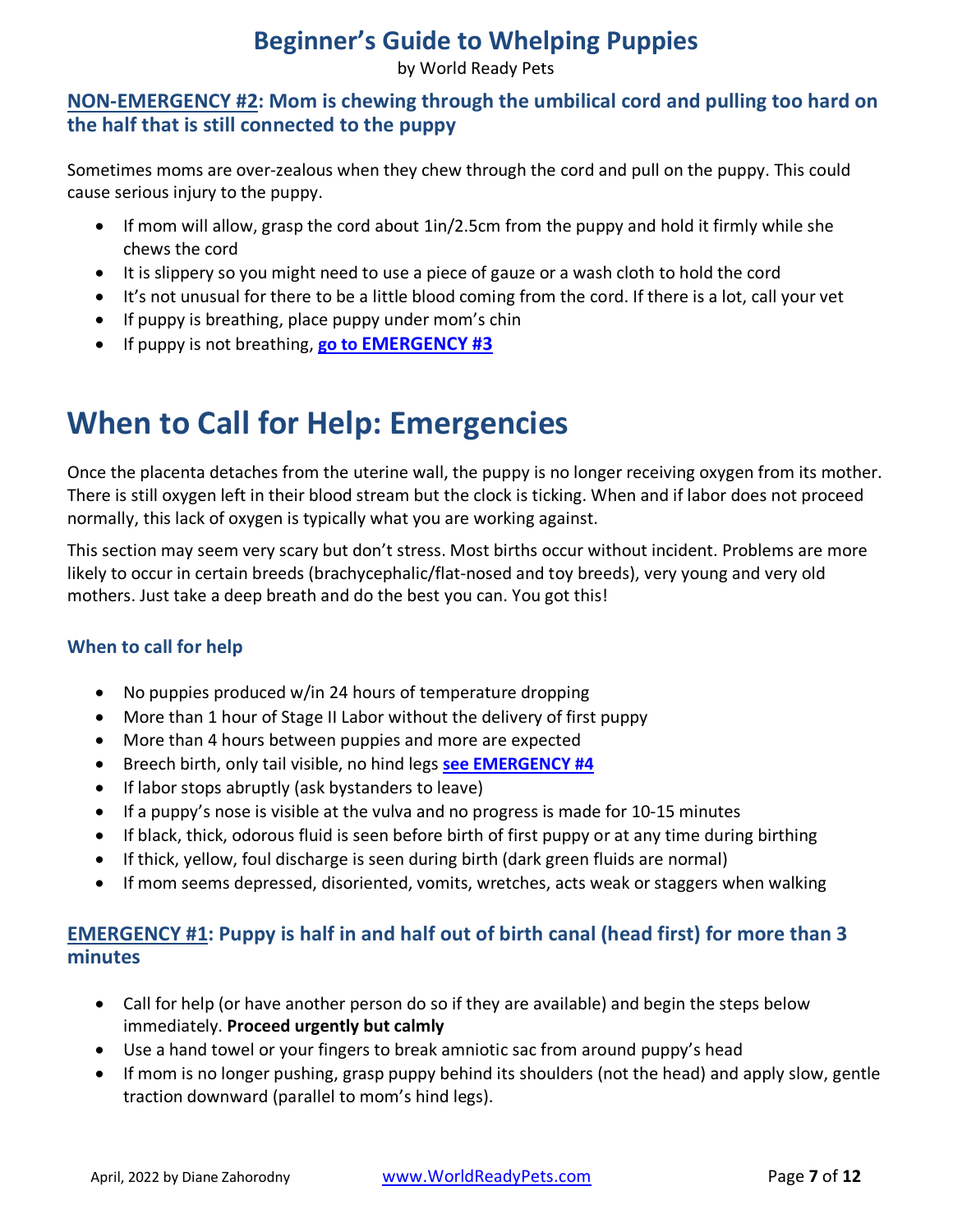by World Ready Pets

- o If forelegs are not alongside head and are folded back along body so that you cannot get your fingers behind the puppy's shoulders, insert a well lubricated finger into the vagina to gently ease out the forelegs, one at a time.
- Once puppy is out, grasp umbilical cord with towel and apply slow, gentle traction to pull out the placental sac. **NEVER USE THE PUPPY AS A HANDLE**. This could eviscerate the puppy.
- Place puppy in front of mom. If she totally ignores it, open puppy's mouth and use a bulb syringe to suck fluids from each nostril and mouth, wipe membranes from its body and gently massage chest to stimulate breathing.
- As soon as it is breathing on its own, place it under mom's chin. Leave placenta attached.
- If the puppy is not breathing, **[go to EMERGENCY #3](#page-7-1)**

### <span id="page-7-0"></span>**EMERGENCY #2: Mom does not chew through umbilical cord after several minutes**

- Call for help (or have another person do so if they are available) if you need help with the steps below
- Clamp 2 hemostat forceps (or tie 2 lengths of dental floss) about 0.5in/1.3cm apart on the umbilical cord, at least 1in/2.5cm from the puppy (further from puppy is better than closer). If using floss, cut the ends of the tied floss close to the knot
- Cut the cord between the forceps or floss
- Dip the puppy's end of the cord in the bottle of iodine
- Set a timer to remove forceps in 10 minutes. Floss will fall off with cord
- If puppy **is squirming and crying**, place puppy under mom's chin with forceps or floss attached
- If puppy **is not squirming and crying**, **[go to EMERGENCY #3](#page-7-1)**

### <span id="page-7-1"></span>**EMERGENCY #3: Puppy appears lifeless and there are no signs of breathing or heartbeat**

You will use a combination of suction to remove fluids from airways, rescue breaths to stimulate breathing, chest compression to stimulate heartbeat and gentle but vigorous rubbing to stimulate all systems.

• Call for help (or have another person do so if they are available) *and* begin the steps below immediately. Proceed urgently but calmly

### **STEP #1: Cut umbilical cord**

• If the puppy is still attached to the placenta via the umbilical cord, **[go to EMERGENCY #2](#page-7-0)**

### **STEP #2: Clear airway**

- Hold puppy on its back in your palm over a surface (in case it squirms)
- Lower puppy's head to allow gravity to help drain fluids
- Suck fluids from each nostril and mouth with bulb syringe
- Wipe membrane and fluids off face with a towel

### **STEP #3: Check that airway is clear**

• Blow small amount of air into lungs 3 times to test if you can get air into the lungs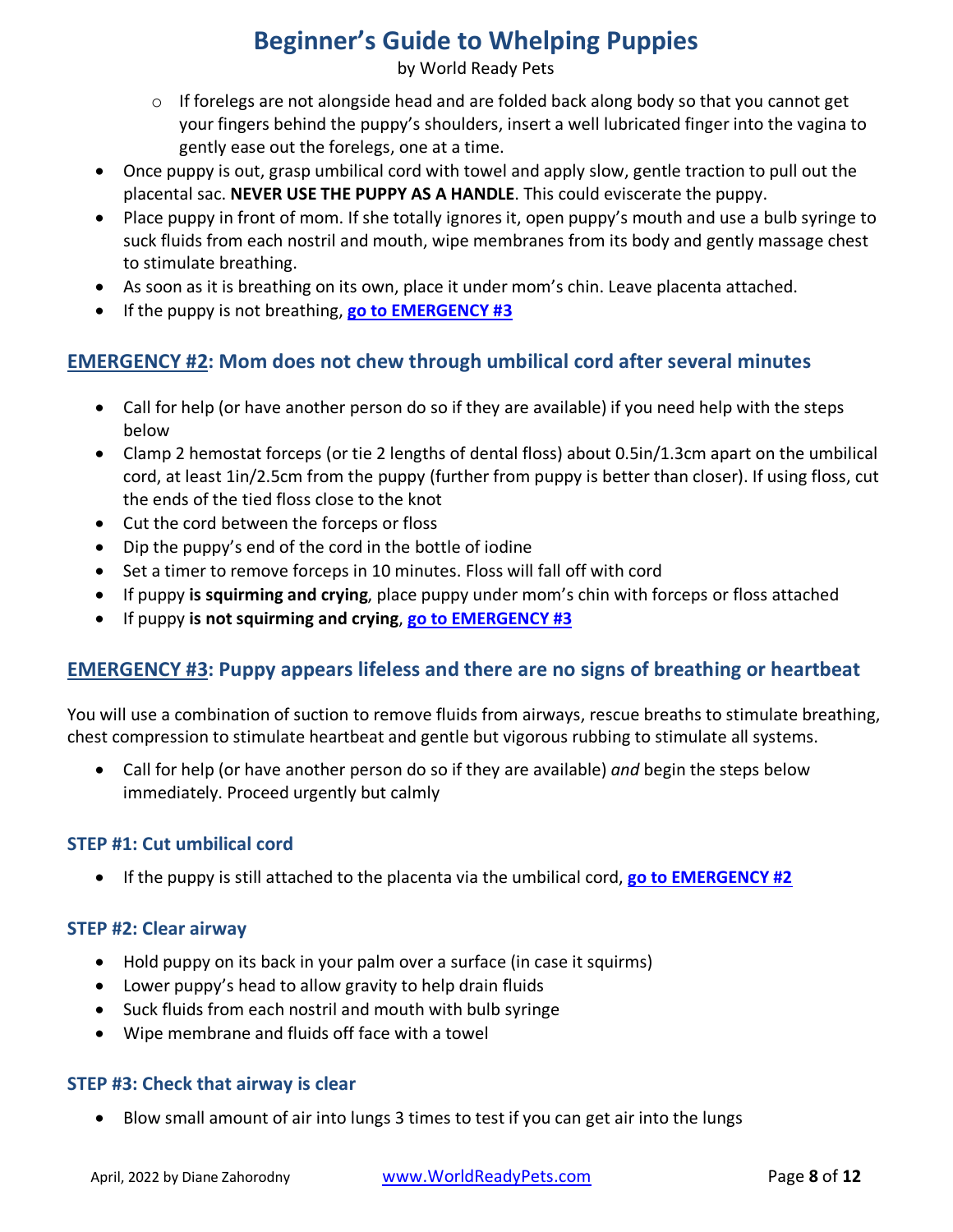by World Ready Pets

- o Use your mouth to cover the puppy's nose and mouth. Gently blow a small amount of air **(DON'T OVERINFLATE LUNGS! Their lungs are very small, too much air could damage them**).
- o You should see their belly/chest inflate with good rise and fall
	- **NOTE:** It is possible for humans to contract certain diseases (Brucellosis) from an infected puppy with this type of contact
	- Alternatively, you can blow into the puppy's open mouth from a few inches/centimeters away or create a 'tube' with your hand(s) to blow through which keeps your mouth from touching the puppy.
- o If the belly/chest does not inflate, there may still be an obstruction. **Return to STEP #2**
- Rub puppy gently but vigorously all over its body for 20-30 seconds
- Listen for breath sounds or look to see if belly/chest are rising and falling on their own
	- $\circ$  If puppy **is breathing**, continue to rub the puppy gently but vigorously all over until it is squirming and crying. Then place it under mom's chin
	- o If puppy **is not breathing**, **go to STEP #4**

### **STEP #4: Check for heartbeat**

- Place two fingers on the puppy's chest or use a stethoscope to feel/listen for a heartbeat
	- o If there **is no heartbeat**, **go to STEP #6**
	- o If there **is a heartbeat but no breathing**, **repeat STEP #5**
	- o If there **is a heartbeat and breathing,** rub puppy gently but vigorously until it is squirming and crying. Then place it under mom's chin

### **STEP #5: Administer rescue breaths**

- Suck fluids from each nostril and mouth with bulb syringe
- Blow small amount of air into lungs 3 times (**see STEP #3 for directions**)
- Rub puppy gently but vigorously all over its body for 20-30 seconds
- Repeat 3 rounds of suck, blow and rub
- Check for breathing and heartbeat
	- o If there **is no heartbeat, go to STEP #6**
	- o If there **is a heartbeat but no breathing, repeat STEP #5**
	- o If there **is a heartbeat and breathing,** rub puppy gently but vigorously until it is squirming and crying. Then place it under mom's chin
- Don't give up for at least 20 minutes

### **STEP #6: Administer chest compressions and rescue breaths**

- Suck fluids from each nostril and mouth with bulb syringe
- Press down gently but rapidly with two fingers on the puppy's chest, just behind front legs, 20-40 presses in 20 seconds
- Blow small amount of air into lungs 3 times (**see STEP #3 for directions**)
- Rub puppy gently but vigorously all over its body for 20-30 seconds
- Repeat 3 rounds of suck, press, blow and rub
- Check for breathing and heartbeat
	- o If there is no heartbeat, **repeat STEP #6**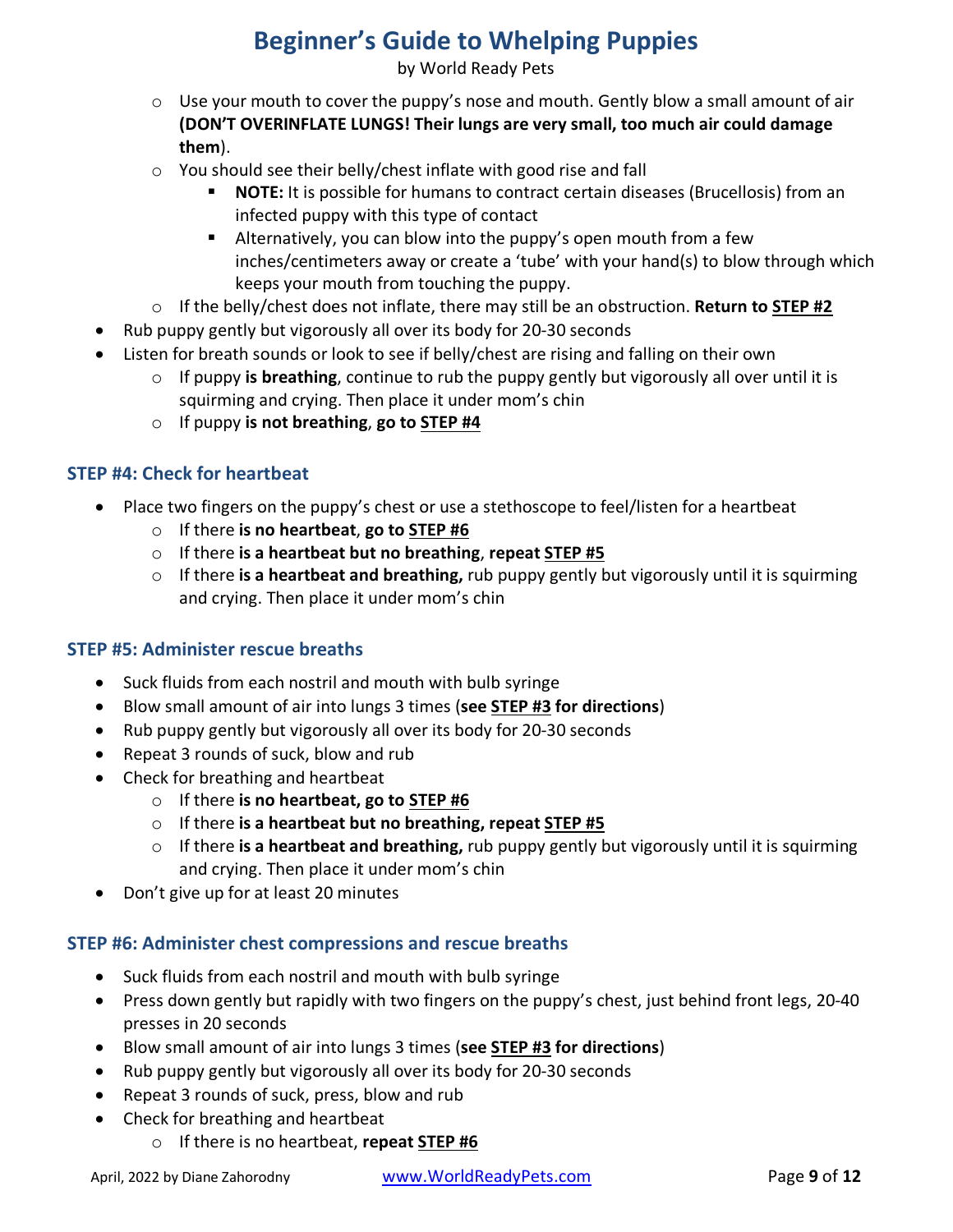by World Ready Pets

- o If there is a heartbeat but no breathing, **go to STEP #5**
- o If there **is a heartbeat and breathing,** rub puppy gently but vigorously until it is squirming and crying. Then place it under mom's chin
- Don't give up for at least 20 minutes

### <span id="page-9-0"></span>**EMERGENCY #4: Puppy emerges from birth canal tail/butt first and delivery does not proceed for 5 minutes (Breech Birth)**

Call for help (or have another person do so if they are available) as this is a somewhat difficult procedure. If help is not available, proceed urgently but calmly to the steps below

- Grasp puppy around hips (never by the tail) and apply gentle, downward traction parallel to mom's hind legs
- If you can't grasp the puppy's hips because its hind legs are folded in alongside its body, insert a well lubricated finger into the vagina and gently, slowly ease out each leg. It's easy to damage tissues so proceed carefully and under professional instruction, when possible
- Once puppy is out, grasp umbilical cord with towel and apply slow, gentle traction to pull out the placental sac. **NEVER USE THE PUPPY AS A HANDLE**. This could eviscerate the puppy.
- Place puppy in front of mom. If she totally ignores it, open puppy's mouth and use a bulb syringe to suck fluids from each nostril and mouth, wipe membranes from its body and gently massage chest to stimulate breathing.
- As soon as it is breathing on its own, place it under mom's chin. Leave placenta attached.
- If the puppy is not breathing, **[go to EMERGENCY #3](#page-7-1)**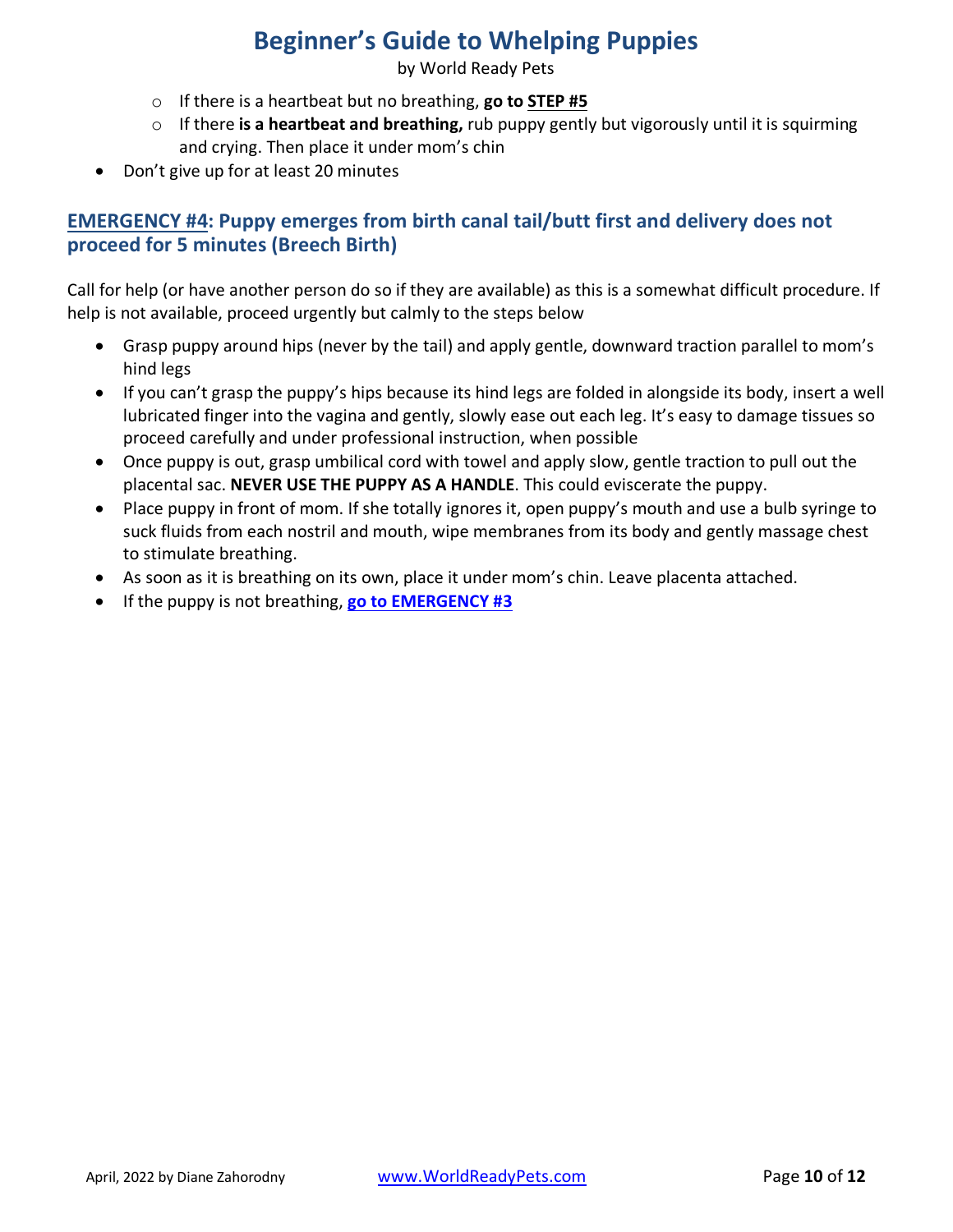by World Ready Pets

## <span id="page-10-0"></span>**Temperature Log**

About 1-2 weeks before delivery, record mom's temperature 1-3x per day at same time(s) each day. About 12-24 hours before birth, temperature will drop from a normal **101.5⁰F/38.6⁰C to around 99⁰F/37.2⁰C or 98⁰F/36.7⁰C**.

| Date | AM Temp | Mid Temp | PM Temp |
|------|---------|----------|---------|
|      |         |          |         |
|      |         |          |         |
|      |         |          |         |
|      |         |          |         |
|      |         |          |         |
|      |         |          |         |
|      |         |          |         |

| Date | AM Temp | Mid Temp | PM Temp | Date | AM Temp | Mid Temp | PM Temp |
|------|---------|----------|---------|------|---------|----------|---------|
|      |         |          |         |      |         |          |         |
|      |         |          |         |      |         |          |         |
|      |         |          |         |      |         |          |         |
|      |         |          |         |      |         |          |         |
|      |         |          |         |      |         |          |         |
|      |         |          |         |      |         |          |         |
|      |         |          |         |      |         |          |         |

#### **How to Take a Rectal Temperature**

Most dogs do not enjoy having their temperature taken rectally but it is the most reliable method.

#### **Supplies**

- Baby rectal thermometer
- Nitrile gloves
- Lubricating jelly
- Paper towel
- Cotton balls (2)
- Rubbing alcohol

#### **Directions**

- Put on gloves, apply alcohol to both balls and use one to disinfect thermometer
- Apply a generous amount of lubricant to the end of the thermometer
- You may need to restrain the dog either by laying her down against a wall with her rear towards your dominant hand or having a 2nd person hold her
	- $\circ$  To keep her busy, try a food stuffed toy, frozen treat or 2nd person feeding her treats
- Place your thumb and forefinger 1in/2.5cm from the end of the thermometer. This will keep the thermometer at the correct depth while inserted and prevent it from moving around
- You may need to place your other hand on dog's shoulder to prevent her from getting up
- Insert thermometer into her rectum 1in/2.5cm (up to depth stop created by your fingers)
- Remove thermometer once it indicates a temperature has been taken (1-2 minutes)
- Use the paper towel to wipe off excess lubricant
- Use 2<sup>nd</sup> alcohol-soaked cotton ball to disinfect thermometer
- Remove gloves and record temperature